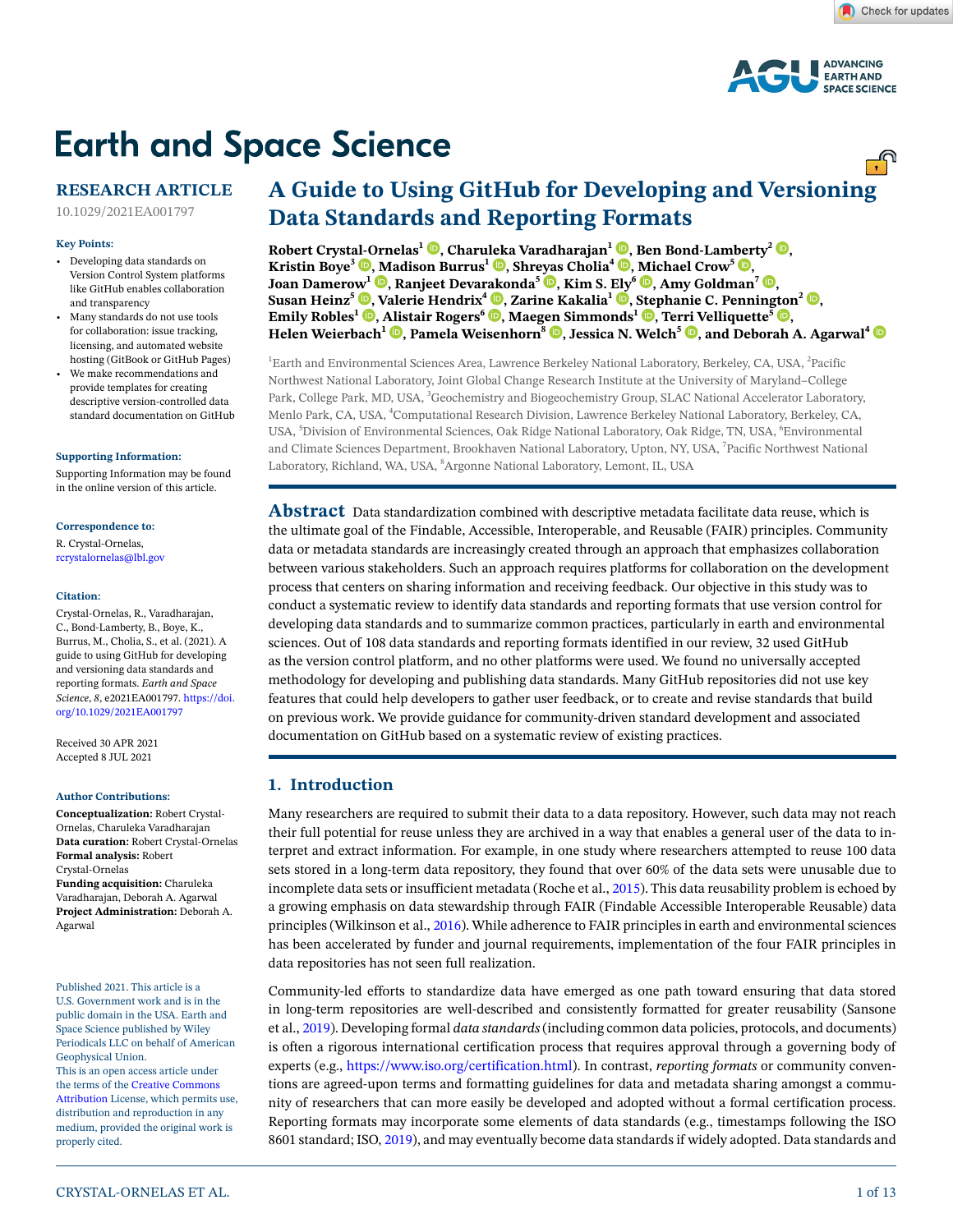

**Writing – original draft:** Robert Crystal-Ornelas, Charuleka Varadharajan, Joan Damerow **Writing – review & editing:**  Robert Crystal-Ornelas, Charuleka Varadharajan, Ben Bond-Lamberty, Kristin Boye, Madison Burrus, Shreyas Cholia, Michael Crow, Joan Damerow, Ranjeet Devarakonda, Kim S. Ely, Amy Goldman, Susan Heinz, Valerie Hendrix, Zarine Kakalia, Stephanie C. Pennington, Emily Robles, Alistair

Rogers, Maegen Simmonds, Terri Velliquette, Helen Weierbach, Pamela Weisenhorn, Jessica N. Welch, Deborah A. Agarwal

reporting formats promote data reusability (Hart et al., [2016](#page-11-3); Pasquetto et al., [2017](#page-11-4); Zimmerman, [2008\)](#page-12-1) by enabling efficient integration and interpretation of similarly formatted research data and metadata (Read et al., [2013](#page-11-5); US EPA, [2015](#page-11-6); Yarmey & Baker, [2013](#page-12-2)). For convenience, here we use the term "standards" to refer to formal data and metadata standards, reporting formats, and numerous other related terms (Table [1\)](#page-2-0).

Education and outreach with the research community can facilitate both the creation (Sansone et al., [2019\)](#page-11-1) and early adoption of community-developed data standards, as has been successfully demonstrated in the biological sciences (De Pooter et al., [2017](#page-11-7); Galdzicki et al., [2014;](#page-11-8) Wieczorek et al., [2012](#page-12-3)). Outreach can take many forms, including annual meetings and webinars, engaging diverse disciplines in discussion and testing, and leveraging open web platforms for potential users to preview the standard. Standards may evolve over time as user feedback is generated or new observational methodologies (e.g., sensor technology) necessitate modifications (Bezuidenhout, [2020](#page-10-0)).

For standards to be widely used by scientists, clear definitions and documentation are essential, which must describe current and past versions of the standards. Both standards and documentation can evolve with community input, which motivates the need for documenting data standards with systems that support versioning (i.e., detailed tracking of changes to multiple documents from one version to the next) and tracking user input. Such version control systems (VCSs) are typically used for collaborative software development, and there are many web-based hosting services for them (e.g., GitHub, BitBucket, GitLab, CodeCommit, and SourceForge). VCSs are also well suited for chronicling the collaborative development of data standards, like software, oriented around text-based documents (Mergel, [2015;](#page-11-9) Perkel, [2016;](#page-11-10) Schneider et al., [2019](#page-11-11)). A key feature of most VCS is transparency—direct and suggested changes to content are visible. Note that throughout this study, we use the term "VCS platform" as a shorthand for a modern web-hosted software collaboration environment that combines VCS systems with code browsing and editing, issue tracking, documentation, continuous integration, and other tools for enabling software development across teams.

With over 56 million users, GitHub is one of the most popular VCS platforms (GitHub, [2020b](#page-11-12)). In addition to software development, GitHub is increasingly used as a platform for collaboration on documents, such as standards that require versioning. The software coding community on GitHub has identified four best practices researchers can take to increase a GitHub repository's visibility and reusability. The first is to create a descriptive "README" file (Lee et al., [2021\)](#page-11-13), written in the markdown coding language, which helps consistently format documents on GitHub. This is the homepage of a GitHub repository, and should provide the user with details like "What the project does" and "How users can get started with the project" (GitHub, [2020a\)](#page-11-14). The second is to license the code (or more generally, content) within a GitHub repository to clearly and precisely specify any conditions attached to its use and reuse (Lee et al., [2021](#page-11-13); Stoudt et al., [2021\)](#page-11-15). The third is to use GitHub for collaboration by submitting issues (i.e., making a comment on a repository) or pull requests (editing a copy of repository content and then asking the owners to "pull" the changes into existing content; Bissyandé et al., [2013](#page-10-1)). GitHub repository owners may choose to describe their preferred methods for collaboration by creating a markdown document called CONTRIBUTING.md (Sholler et al., [2019](#page-11-16)). Finally, GitHub-based developers may create a project webpage using services like GitHub Pages [\(https://pages.github.com/\)](https://pages.github.com/) that mirror some or all content within a repository to an external project website (Angulo & Aktunc, [2019;](#page-10-2) Tantisuwankul et al., [2019\)](#page-11-17).

ESS-DIVE (Environmental Systems Science Data Infrastructure for a Virtual Ecosystem) is the Department of Energy's (DOE) data repository for Environmental Systems Science (ESS) research (Varadharajan et al., [2019](#page-12-4)). Starting in 2019, the ESS-DIVE team partnered with domain experts to develop data reporting formats for a suite of data types ranging from file-level and CSV metadata to domain-specific, such as soil and leaf respiration and hydrological data. While developing the data reporting formats, the domain experts solicited extensive feedback from the communities who would ultimately supply and use the data. Therefore, the documentation system needed the capability to track rounds of community feedback across multiple documents and versions. Thus, we chose GitHub as a natural VCS platform for tracking changes, comments, and issues for the proposed reporting formats. In the process, we found that although version control allows for management and collaboration on standards development, there was a need for guidance on how to best leverage the broader collaborative features of VCS platforms such as GitHub for community-developed standards.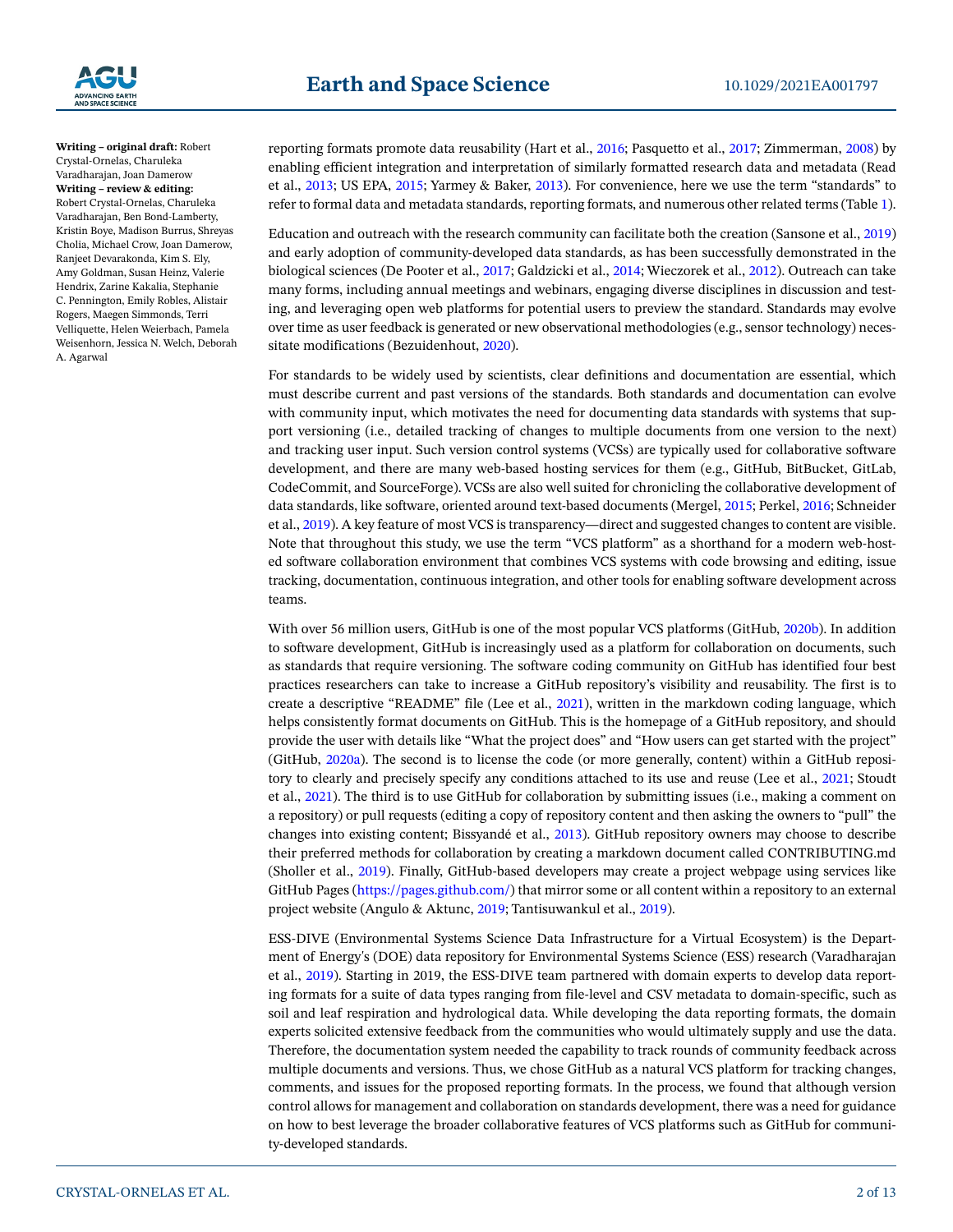

# <span id="page-2-0"></span>**Table 1**

*Definitions and Examples of Typical Terms Related to Data Standardization*

| Term                               | Definition                                                                                                                                                                                                                                                                                     | References for definition                                                    | Examples                                                                       | References for example                                                     |
|------------------------------------|------------------------------------------------------------------------------------------------------------------------------------------------------------------------------------------------------------------------------------------------------------------------------------------------|------------------------------------------------------------------------------|--------------------------------------------------------------------------------|----------------------------------------------------------------------------|
| Mark-up language/<br>specification | Emphasizes machine<br>readability and data<br>exchange. Mark-up<br>languages/specifications<br>may include tools to<br>facilitate conversion to<br>machine-readable code,<br>but primarily they are<br>intended to make data<br>or metadata machine<br>readable                                | (Jones et al., 2019; Spellman<br>et al., 2002; Yilmaz<br>et al., 2011)       | Ecological Metadata<br>Language; minimum<br>information about any<br>sequences | (Jones et al., 2019; Yilmaz<br>et al., 2011)                               |
| Ontology                           | Defined vocabularies<br>where each term has<br>a persistent identifier,<br>explicit definition<br>and documented<br>relationships between<br>terms. Ontologies can be<br>separate from or within<br>standards, reporting<br>formats, or other data<br>guidelines                               | (Buttigieg et al., 2013;<br>DiGiuseppe et al., 2014;<br>Raskin et al., 2006) | <b>Environmental Ontology</b><br>(ENVO)                                        | (Buttigieg et al., 2013)                                                   |
| Reporting format                   | Guidelines for formatting<br>data developed by<br>a community of<br>researchers. These<br>formats are generally<br>more easily developed,<br>adopted, and modified<br>over time to be responsive<br>to changing data needs.<br>These are not governed<br>or accredited by formal<br>committees | (Sansone et al., 2019)                                                       | Leaf-level Gas Exchange                                                        | (Bond-Lamberty et al., 2021,<br>Damerow et al., 2021; Ely<br>et al., 2021) |
| Schemas                            | Provide machine-<br>readable structure and<br>relationships for unique<br>data object identification                                                                                                                                                                                           | (Flannery et al., 2009;<br>Sansone et al., 2020)                             | DataCite metadata schema;<br>ICAT schema                                       | (DataCite Metadata Working)<br>Group, 2019; ICAT<br>Project, 2020)         |
| Standard                           | Agreed-upon policies<br>and procedures for<br>representing data.<br>Standards are typically<br>accredited by a large<br>governing body                                                                                                                                                         | (US EPA, $2015$ ; Yarmey &<br>Baker, 2013)                                   | ISO 8601; OGC GeoTIFF<br>Standard                                              | (ISO, 2019)                                                                |

The overall objective of our research was to conduct a systematic review to inform the development of a community-driven approach for describing data standards using a VCS platform, with a focus on GitHub. Specifically, we sought to: (a) characterize the version-controlled documentation for existing data and metadata standards, (b) identify how managers of VCS websites ask users for feedback on standards, and (c) record whether repository managers build user-facing websites (in addition to their VCS site) for hosting version-controlled documents. In this study, we present the results of how 32 groups developing data standards and reporting formats have organized their GitHub repositories, and provide recommendations for structuring VCS for groups taking a community-driven approach to data standard and reporting format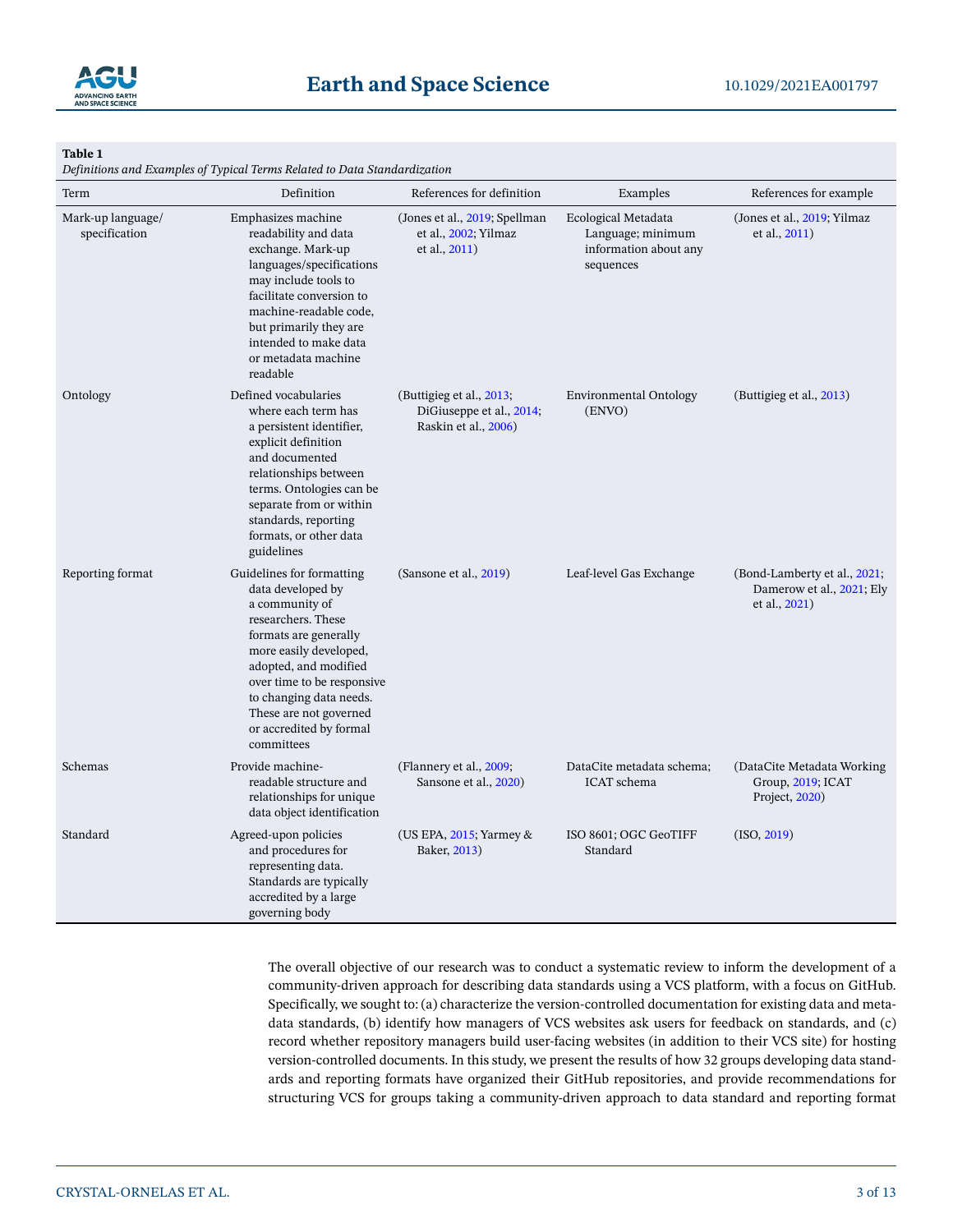

development. We also provide a set of guidelines and example templates for managing data and metadata standards and reporting formats on GitHub and other VCS platforms.

# **2. Methods**

#### **2.1. Identifying VCS Repositories Used for Managing Data Standards**

We conducted a systematic search for groups using VCS to document data standards, data reporting formats, and ontologies (hereafter, data standards; Table [1\)](#page-2-0). In September 2020, we used FAIRsharing.org's data standard search tool (<https://fairsharing.org/standards/>; Sansone et al., [2019\)](#page-11-1) to locate existing data standards.

We retained only data standards that [FAIRsharing.org](http://FAIRsharing.org) classified as "ready" rather than "in development." We further filtered the database to select standards associated with the following domains: earth science  $(n = 65)$ , ecology  $(n = 34)$ , and environmental science  $(n = 31)$ . We identified an additional 24 standards that were not captured by our initial search but were recommended by domain experts (data used in this analysis are available in Crystal-Ornelas et al. [\[2021a](#page-11-29)]).

### **2.2. Selecting Relevant VCS Repositories**

We identified 155 potentially relevant data standards for selection. First, we removed any duplicate data standards that appeared multiple times in our search results ( $n = 47$  duplicates). Then, we retained only standards that use GitHub as the VCS platform for actively managing documentation. We choose GitHub because it was the predominant platform ( $n = 60$  used GitHub out of  $n = 108$  standards reviewed). In fact, it is notable that amongst all the standards reviewed, only one organization used a different VCS platform (BitBucket). Finally, we excluded GitHub repositories that were used for simply hosting binary or non-text files (e.g., MS Word document or MS Excel spreadsheets;  $n = 28$  excluded), and thus included only groups that used GitHub for active management and collaboration on data standards  $(n = 32)$ .

#### **2.3. Characterizing Content Within GitHub Repositories**

We visited each GitHub repository identified during our systematic search (Table S1), and characterized the documents and content within each repository according to five general topics: (a) contents of the entire GitHub repository, (b) README page content, (c) preferred methods for collaboration and receiving feedback, (d) labels for tracking issues within a repository, and (e) user-facing project websites.

To characterize the content on each GitHub repository and in README files (Topics 1 and 2), we developed a set of standardized terms for content (e.g., "about section" or "recommended citation"; See Table [2](#page-4-0) for a full list of terms and definitions) based on a pilot screening of 10 GitHub repositories. Sometimes during the data collection process, we identified a new term (e.g., "code of conduct") not previously found during the screening process and added it to our list of terms. We analyzed repository-wide content and README content separately to identify if content was more often included as part of a repository's README file (i.e., the repository's homepage) or contained in sub-folders of a repository.

We then broadly reviewed the way that each GitHub repository suggested visitors contribute revisions or updates to their version-controlled documents (Topic 3). To do this, we categorized the preferred method of collaboration for each repository as (a) issue submissions, (b) pull requests (i.e., suggesting changes directly to content/documents), and issue submissions, or (c) unclear contribution method. We then conducted a more detailed characterization of content within repositories that supports user collaboration. Similar to the methods used for Topics 1 and 2, we created a set of standardized content terms related to contributing to GitHub repositories (e.g., "issue templates" or "GitHub tutorials;" See Table [3](#page-4-1) for a full list of terms and definitions). Then we manually identified whether repositories included the content terms or not.

We used text analysis tools to identify any GitHub issue labels that were commonly used for tracking and organizing user-submitted GitHub issues. We carried out two steps to prepare the text (i.e., "issue labels").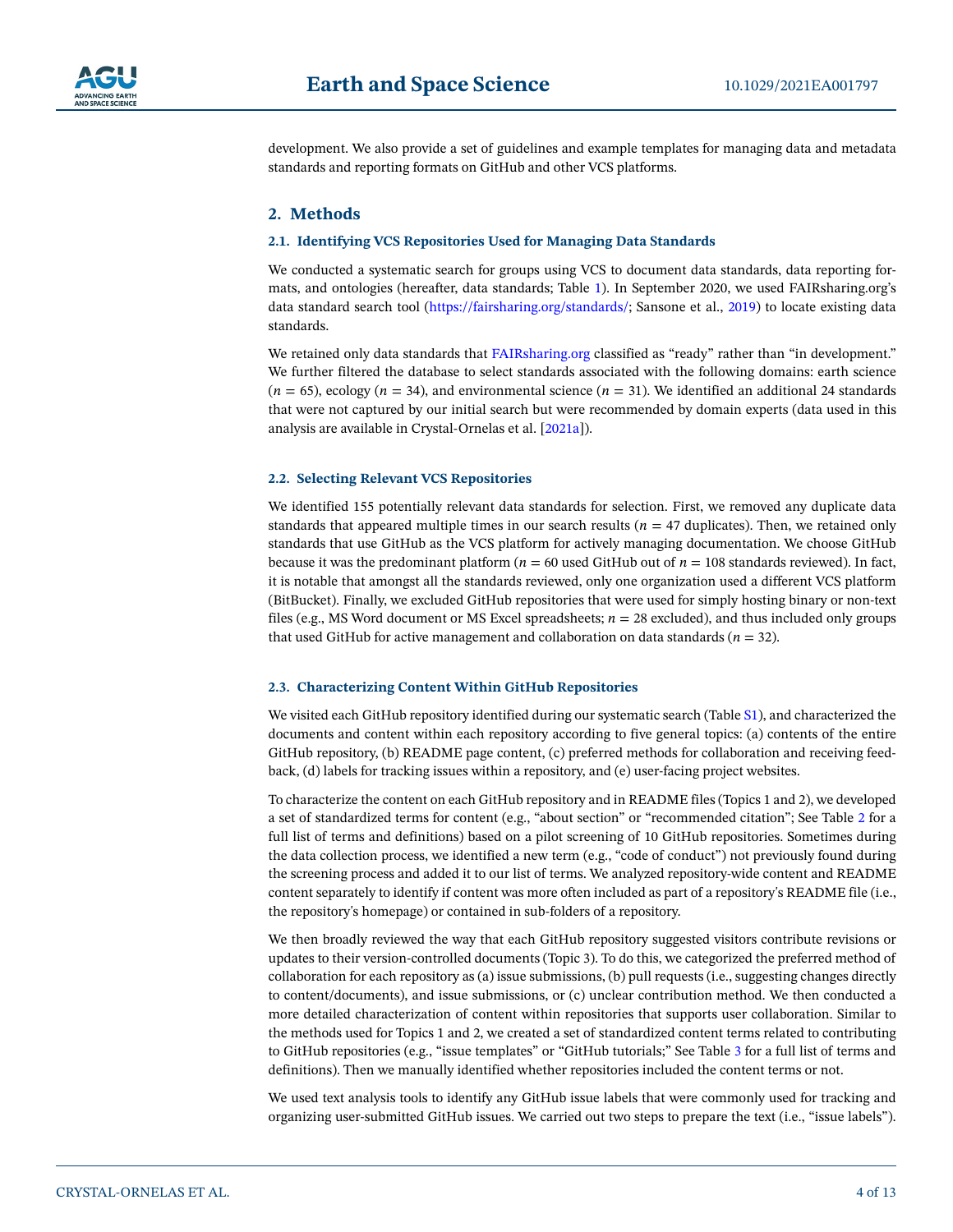

### <span id="page-4-0"></span>**Table 2**

*Categories of Content Included in GitHub Repositories That Document Data Standards*

| GitHub<br>repository and       |                                                                                                                                                                           |                                                                                                    |
|--------------------------------|---------------------------------------------------------------------------------------------------------------------------------------------------------------------------|----------------------------------------------------------------------------------------------------|
| <b>README</b> file<br>elements | Definition                                                                                                                                                                | Example                                                                                            |
|                                |                                                                                                                                                                           |                                                                                                    |
| About                          | An about section is generally several sentences long, appears at the top of a<br>README.md file, and describes the purpose of the repository                              | https://github.com/EnvironmentOntology/<br>envo#the-environment-ontology                           |
| Citation                       | The permanent URL and/or DOI of the reporting format                                                                                                                      | https://github.com/dagendresen/<br>darwincore-germplasm#citation                                   |
| Contribute                     | GitHub repository managers will sometimes provide guidelines for<br>contributing in the repository's README file or in a separate file typically<br>named CONTRIBUTING.md | https://github.com/opengeospatial/<br>weather-on-the-web#contributing                              |
| Funding                        | List of organizations financially supporting efforts                                                                                                                      | https://github.com/NCEAS/oboe#citation-and-credits                                                 |
| Getting started                | This section provides visitors to repository with guidance on what they can<br>find on GitHub page, and general folder structure                                          | https://github.com/tdwg/dwc#getting-started                                                        |
| History                        | Paragraph describing development of reporting format or ontology                                                                                                          | https://github.com/NCEAS/eml#history                                                               |
| License                        | License information describes parameters for use of material in GitHub<br>repository                                                                                      | https://github.com/EnvironmentOntology/environmental-<br>exposure-ontology/blob/master/LICENSE.txt |
| Resources                      | Slack channel, wiki, other groups doing similar work                                                                                                                      | https://github.com/ESIPFed/science-on-schema.<br>org//#resources                                   |
| Terms                          | Repositories for data reporting formats and ontologies may have files that<br>contain required or optional vocabularies                                                   | https://github.com/EcologicalTraitData/ETS/blob/master/<br>ETS.csv                                 |
| Use case guide                 | Example of how reporting format or ontology can be used                                                                                                                   | https://github.com/EcologicalTraitData/ETS/blob/master/<br>bestpractice.Rmd                        |
| Version                        | Release information, often provided in semantic versioning's MAJOR.<br>MINOR.PATCH format (https://semver.org/)                                                           | https://github.com/NCEAS/eml/releases                                                              |
| Visual structure               | Flow-chart or image file (JPG, PNG) depicting repository directory structure                                                                                              | https://github.com/tdwg/dwc#repo-structure                                                         |

First, we "tokenized" all labels using the python module *re* (Python Software Foundation, [2020](#page-11-30)) to create a ready-to-analyze list of all label text. Then, we "stemmed" each label, which removes suffixes to enable clearer grouping of words with similar stems. For example, the labels "reviewed" and "reviewing" would be

### <span id="page-4-1"></span>**Table 3**

*Standardized Set of Terms we Used to Characterize the Methods for Collaboration Identified Across all GitHub Repositories Documenting Data Standards*

| Terms related to<br>collaboration | Definition                                                                                                                | Example                                                                                                                   |
|-----------------------------------|---------------------------------------------------------------------------------------------------------------------------|---------------------------------------------------------------------------------------------------------------------------|
| Code of conduct                   | Document that provides guidelines for community behavior<br>within a GitHub repository                                    | https://github.com/cf-convention/cf-conventions/blob/<br>master/CODE OF CONDUCT.md                                        |
| CONTRIBUTING.md                   | Document providing detailed guidance on how repository<br>managers would like users to contribute to the project          | https://github.com/tdwg/dwc/blob/master/.github/<br>CONTRIBUTING.md                                                       |
| GitHub tutorial                   | General overview of version control using git.                                                                            | https://github.com/ESIPFed/sweet/blob/master/<br>CONTRIBUTING.md#how-to-work-with-us-on-github-<br>using-git-command-line |
| Instructions for branching        | If repositories encourage users to submit suggested changes<br>through pull requests are their instructions for branching | https://github.com/opengeospatial/weather-on-the-web/wiki/<br>Propose-a-change-to-a-draft-wow-specification-document      |
| Issue templates                   | Repository manager can provide templates for users<br>submitting GitHub issues                                            | https://github.com/tdwg/dwc/issues/new/choose                                                                             |
| Mention contributing              | Statement of how visitors can contribute to content within the<br>GitHub repository                                       | https://github.com/GenomicsStandardsConsortium/<br>mixs#purpose                                                           |
| Outline of workflow               | A clear process by which repository managers review<br>feedback and incorporate changes                                   | https://github.com/EnvironmentOntology/envo/wiki/<br>Adding-classes-to-ENVO                                               |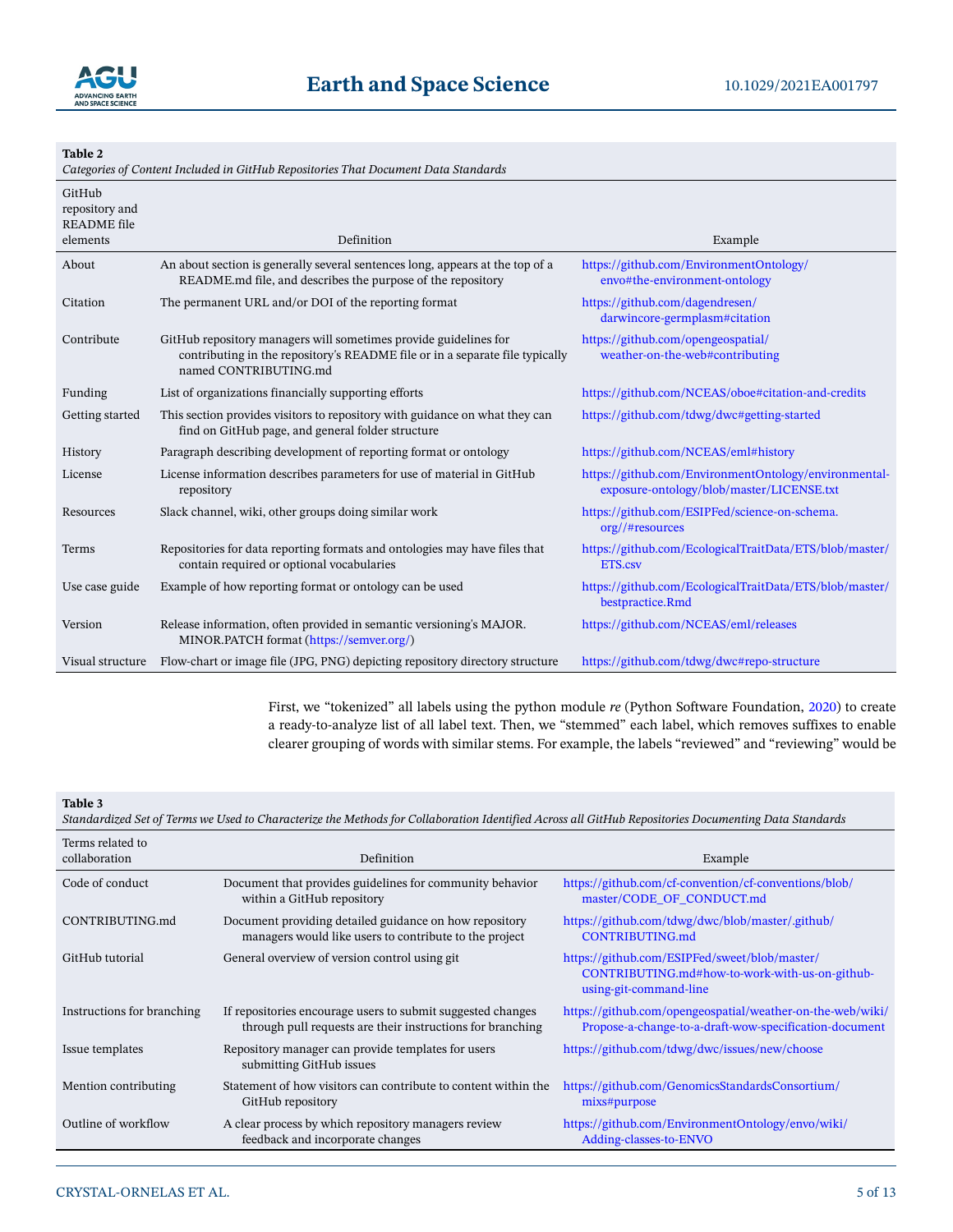### <span id="page-5-0"></span>**Table 4**

*The Data Standards Identified in Our Systematic Review Were Hosted on the Internet Using a Variety of Platforms Including Version Control Systems, General Purpose Websites, and Long-Term Data Repositories*

| Platform for displaying data<br>standards | Purpose                                                                             | <b>Allows</b><br>collaboration? | Long-term data<br>repository? |
|-------------------------------------------|-------------------------------------------------------------------------------------|---------------------------------|-------------------------------|
| Agroportal $(n = 1)$                      | Data repository                                                                     | X                               |                               |
| Bioportal $(n = 2)$                       | Data repository used for conveying information                                      | X                               |                               |
| Bitbucket $(n = 1)$                       | Displaying information and providing opportunity for collaboration                  |                                 | X                             |
| GitHub $(n = 60)$                         | Displaying data standard content and collaborating on files through version control | ر                               | X                             |
| INRAE $(n=1)$                             | Data repository                                                                     | X                               | √                             |
| Journal article $(n = 2)$                 | Proposing usage of data standard                                                    | X                               | X                             |
| Organization's own website $(n = 42)$     | Typically hosting content in various file formats (PDF, XML, RDF, CSV)              | X                               | X                             |
|                                           | se a tributan territorian territorian                                               |                                 |                               |

*Note*. Sample sizes indicate the number of data standards hosted on each of the platforms.

stemmed to the root "review." Then, we counted the frequency of each stemmed label and further grouped stemmed labels by visual inspection where necessary.

Finally, we visited each GitHub repository to determine if repositories had separate project websites for those standards (e.g., <https://environmentaldatainitiative.org/>or <https://cfconventions.org/>) and, if so, identified the service they used to create those websites. We also recorded if the version-controlled documentation was also stored in a long-term data repository (e.g., Zenodo, Dryad, and Figshare).

### **3. Results**

Our systematic search located 108 data standards, guidelines, and reporting formats as well as ontologies in earth science, environmental science, and ecology. There was variety in the platforms used to manage standards (Table [4\)](#page-5-0). In general, data standards were either hosted using GitHub (*n* = 60, 55%) or through the organization's website ( $n = 42, 39\%$ ). When the data standard documentation was hosted on an organization's website, the site often provided links to data standard documentation in PDF, RDF, or CSV format. Notably, out of the 108 data standards in our review, only 17 (18%) were published and stored in a recognized data repository.

### **3.1. Version Control Content**

Most GitHub repositories (94%) convey general information on the data standard by using an "About" section (Figure [1a\)](#page-6-0). Because all repositories in our review focused on data standards, reporting formats, or ontologies, the repositories often contained a file with descriptions of key terms and definitions of those terms (91%). Another frequently used documentation method was indicating the current version of the data standard using semantic versioning for tracking releases (e.g., v1.0.3; Preston-Werner, [2020](#page-11-31)). The current version of the data standard was often listed in the body of the repository's README file or by using the built-in "Release" widget (which in turn leverages the underlying Git VCS's "tag" mechanism) that is part of every GitHub repository home page.

Some less common elements of GitHub repositories include usage licenses (56%), recommended citations for the standard (31%), funding information (22%), and "Getting Started" sections (34%). Getting started content is typically different from "About" sections because it provides a table of contents to the GitHub repository complete with links and information on how to quickly make use of documents, folders, or templates within a repository. The patterns we found throughout GitHub repositories are generally mirrored in our analysis that focused on GitHub README files (Figure [1b](#page-6-0)).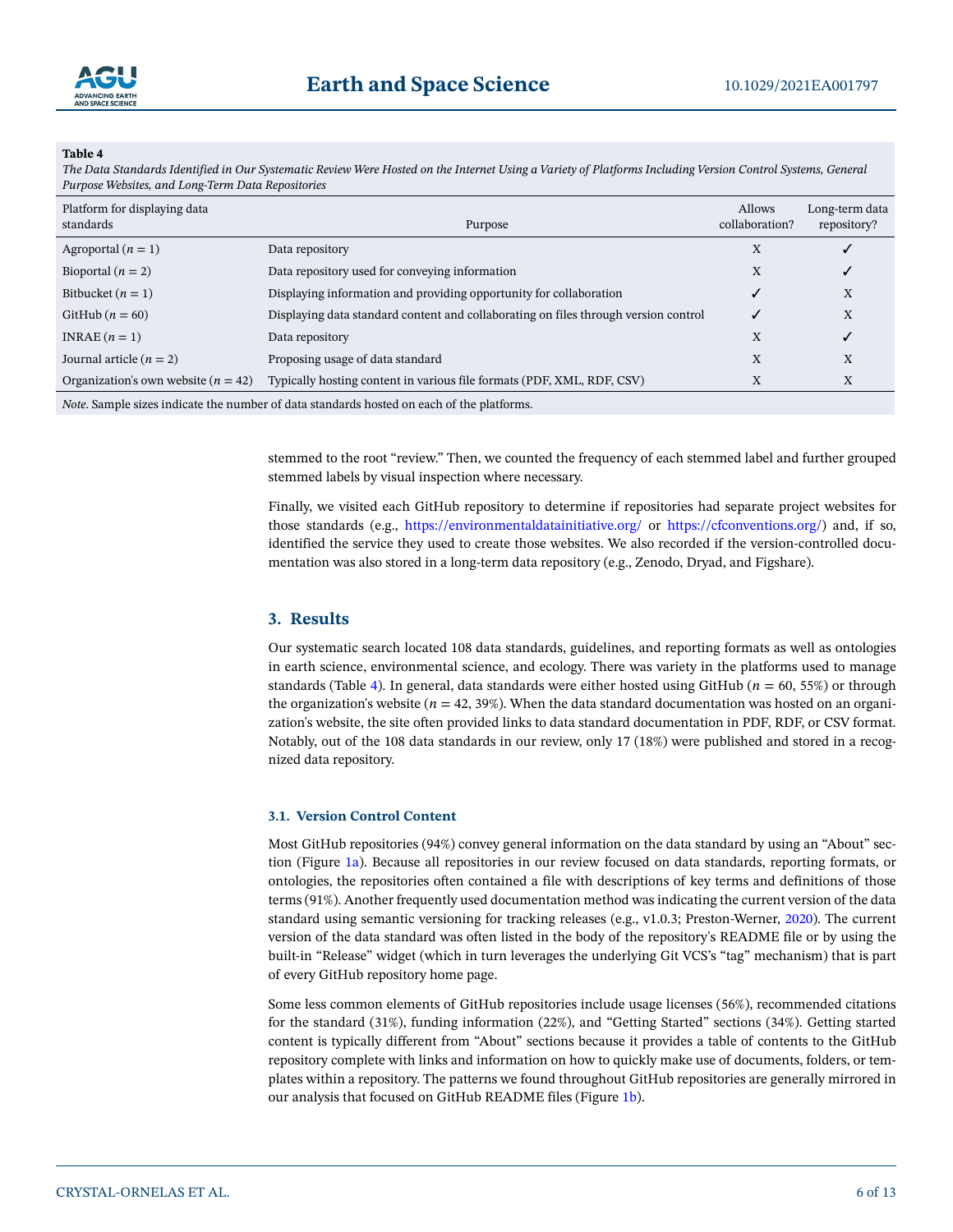



<span id="page-6-0"></span>Figure 1. (a) In our analysis of the content across 32 GitHub repositories we found that greater than 90% of the repositories included both an "about" section to describe the repository and a "terms" list that defines essential elements of the data standard. Relatively few repositories included a table of contents in the form of a "getting started" section (34%). Even fewer provided recommended citations for their work (31%) or funder information (22%). (b) All GitHub repositories in our systematic review contained a README file. Content of the README pages varied, but most contained an "about" section that described the data standard. Licensing information, suggested citations, and versioning details were described in approximately 30% of README pages.

### **3.2. Ways to Contribute to Data Standards**

Only 18 (56%) of the repositories in our review encourage contributions, and only 10 (31%) provide detailed instructions on how to suggest changes to the documentation (Figure [2](#page-6-1)). Seven repositories provided detailed guides for contributing using GitHub recommended CONTRIBUTING.md files within their repository's root folder, or in a ".github" folder. Three repositories provided step-by-step tutorials for making contributions.

Repository managers on GitHub asked users for feedback in several different ways. Of the 32 repositories that were part of our review, 9 (28%) suggest that users submit GitHub issues to make suggestions for revising data standards. It was more common  $(n = 13; 41%)$  for repositories to allow both pull requests and issue submissions. For 10 repositories (31%), it was unclear how the data standard developers wanted users to submit feedback.

We found 208 unique labels being used to track and prioritize user-submitted issues across all 32 repositories. The maximum number of labels used by a single repository was 28, while nine repositories did not add any additional labels beyond the default set provided by GitHub. The most frequently used custom terms



<span id="page-6-1"></span>Figure 2. Just over half of the repositories in our review (56%) mention contributing to their data standards on GitHub. Fewer  $(n = 10)$  provide details on the multi-step process often involved in reviewing suggested changes to repository content all the way through publishing approved content.

# included in the labels were "priority"  $(n = 13)$ , "class"  $(n = 7)$ , "docs"  $(n = 8)$ , and "term"  $(n = 6)$ . These labels were often paired with other words that gave the issue label additional context (e.g., high-priority or new-term-request).

### **3.3. User-Facing Websites**

Eleven repositories managed and displayed their data standards only on GitHub (e.g., [https://github.com/ESIPFed/science-on-schema.org/\)](https://github.com/ESIPFed/science%2Don%2Dschema.org/). The rest of the standards  $(n = 21)$  were hosted on other websites in addition to GitHub. Most often, repository managers used GitHub Pages ([https://](https://pages.github.com/) [pages.github.com/](https://pages.github.com/)) to build a project website  $(n = 18)$  to mirror some or all of their documents and templates on a separate site (e.g., [https://www.](https://www.odm2.org/) [odm2.org/\)](https://www.odm2.org/). The remaining three repositories built separate HTML-based sites (e.g., <https://environmentaldatainitiative.org/>) to display a subset of files hosted on their GitHub repositories.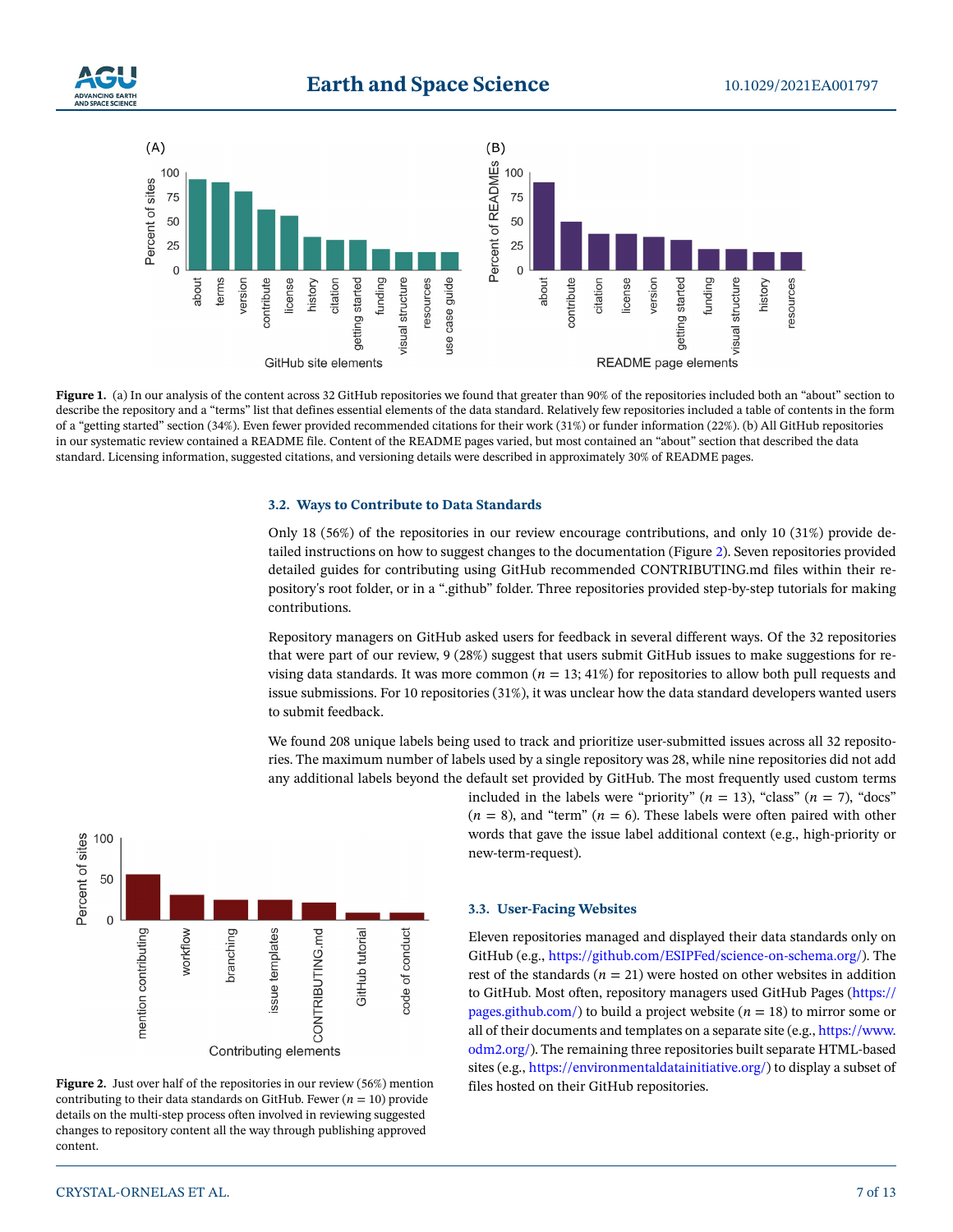

<span id="page-7-0"></span>**Figure 3.** Visual depiction of the final recommendations for version-controlled data standard documentation, how they should be versioned, and where they should be archived or hosted for reuse.

### **3.4. Documenting ESS-DIVE's Data Reporting Formats on GitHub and on ESS-DIVE**

We used the practices identified in our systematic review to create our ESS-DIVE Community Space on GitHub [\(https://github.com/ess-dive-community](https://github.com/ess%2Ddive%2Dcommunity)), where six teams of scientists are developing and managing data and metadata reporting formats (e.g., Bond-Lamberty et al., [2021;](#page-10-3) Damerow et al., [2021](#page-11-23); Ely et al., [2021](#page-11-24)). We note that initial drafts of documentation were created and reviewed using other collaborative cloud-based tools (e.g., Google Sheets), then migrated to GitHub for community feedback.

To facilitate uploading data standard documentation to GitHub, we created README and GitHub Issue templates, complete with written prompts for content based on the findings of our systematic review (Templates are available for download in Crystal-Ornelas et al. [\[2021b\]](#page-11-32)). For example, all README files include a "How to Contribute"' heading where each repository can link to the GitHub issue templates that help organize user feedback. In general, repositories begin with a flat file directory (i.e., with no subfolders) and then folders are created if a reporting format has several files of the same type (e.g., templates, images) within the repository. We use the documentation tool GitBook to render our GitHub repositories as project websites (e.g., <https://ess-dive.gitbook.io/continuous-soil-respiration-reporting-format/>). Content displayed on GitBooks are automatically updated with the most recent version of documents on GitHub, lessening the burden of keeping track of documents across multiple platforms for our repository managers.

When reporting formats are finalized, we use GitHub's "Release" feature to tag updates to the data standard documents with the semantic versioning schema MAJOR.MINOR.PATCH (Figure [3\)](#page-7-0). The version numbers (e.g., v1.0.1) are assigned according to whether the changes to the formats are forward compatible, backwards compatible, or typo fixes, respectively. Once documents are tagged with a version number in GitHub, the documents can be easily downloaded and then archived in ESS-DIVE. The archived data package is issued a DOI and the resulting citation is manually updated in the GitHub repository README file.

### **4. Discussion**

### **4.1. Recommendations for Using GitHub to Develop Data Standards**

Community-led data and metadata standard development and adoption require agreement across communities of researchers that work together to discuss, test, and update documentation. Based on the results of our systematic review and in light of well-established GitHub best practices from the coding community described in our introduction, we outline our recommendations for version control of data standard documentation using GitHub (Figure [3\)](#page-7-0). Incorporating these recommendations may improve the usability of community-developed data standards, especially to engage scientists who are unfamiliar with GitHub yet essential for their contributions to the ongoing adoption of data standards. We note that many of our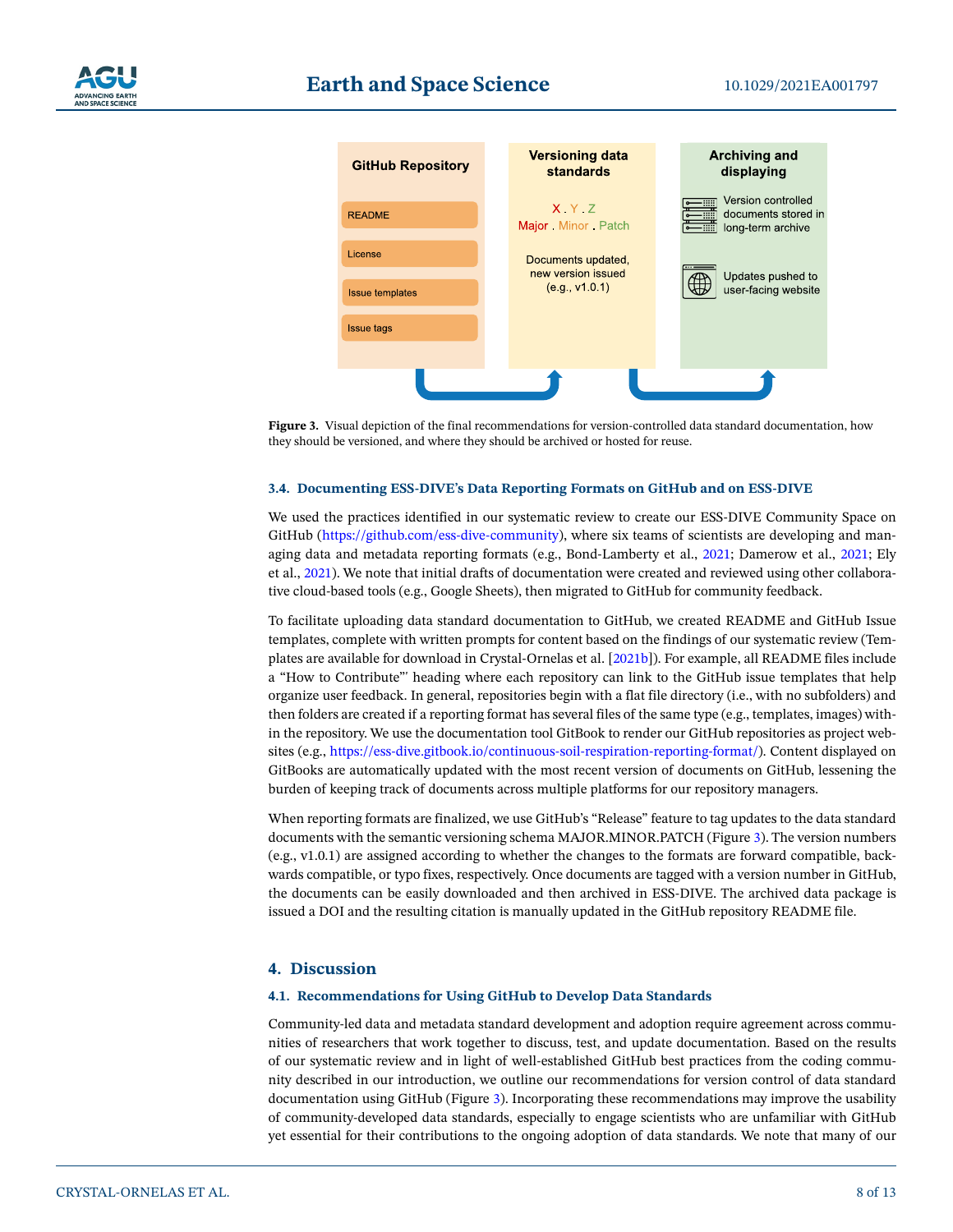

recommendations can be tracked using GitHub's "community profile" checklist that is built-in to every repository (e.g., [https://github.com/ess-dive-community/essdive-leaf-gas-exchange/community](https://github.com/ess%2Ddive%2Dcommunity/essdive%2Dleaf%2Dgas%2Dexchange/community)).

### **4.1.1. File Types**

First, data standard developers need to decide which file types they will upload to GitHub to describe their data standards. The four main file types to choose from are binary files (e.g., Excel spreadsheets or Word documents), csv files, markdown files, and JSON or YAML files. One consideration when deciding which files to upload is that the GitHub user interface does not allow users to easily view changes (called GitHub diffs) between versions of some of the more human-readable file formats (e.g., Excel spreadsheets or column data such as CSV files). Markdown files have the benefit of being relatively easy to modify within the GitHub user interface, and changes to markdown files can be easily tracked using GitHub diffs. Finally, changes to JSON and YAML files will be shown clearly in GitHub diffs and can be incorporated into GitHub validation tools, but the learning curve to becoming familiar with these formats is steeper than all other file types.

### **4.1.2. README Files**

Next, we recommend that GitHub repositories contain, at a minimum, a detailed README file in the repository root, in addition to domain-specific documentation for the data and metadata standards. This READ-ME file should include the following subheadings to organize content and support first-time users: "About," "Getting Started," "How to Contribute," "License," "Funding and Acknowledgments," and "Recommended Citation." Without this critical information, it is unclear how and whether data standards are able to be reused by scientists (README file template available in Crystal-Ornelas et al. [\[2021b\]](#page-11-32)).

### **4.1.3. Licensing**

To facilitate collaboration within a repository, we recommend that each repository include an open-source usage license. When first initializing a GitHub repository, users can choose from a set of usage licenses that can be autogenerated as part of the repository set-up process, and then modified to suit user needs. GitHub has also created a website where users can search for and select open-source licenses: [https://chooseali](https://choosealicense.com/)[cense.com/.](https://choosealicense.com/)

#### **4.1.4. Versioning**

We recommend semantic versioning (e.g., v1.0.1) be used to track updates to version-controlled data standard documents (Preston-Werner, [2020\)](#page-11-31). By using the built-in GitHub "Release" feature, repository managers can save a snapshot of their GitHub repository at a point in time and assign a version number that aligns with semantic version conventions (Figure [3](#page-7-0)). Clear version numbers enable users to identify when they need to migrate their data to an updated standard or locate and download previous versions of the documentation. When repository managers choose to publish a "Release," we also recommend that they archive their data standard documents in a long-term data repository. If no domain-specific archive exists, then GitHub's integration with Zenodo can be used to instantly archive GitHub repository content and also generate a recommended citation. Some data standard developers may choose to version terms and vocabularies used within their data standard, separately from the standard itself (e.g., [https://github.com/tdwg/vocab/blob/](https://github.com/tdwg/vocab/blob/master/vms/maintenance%2Dspecification.md) [master/vms/maintenance-specification.md](https://github.com/tdwg/vocab/blob/master/vms/maintenance%2Dspecification.md) or [https://cfconventions.org/standard\\_name\\_rules.html\)](https://cfconventions.org/standard%5Fname%5Frules.html). Decoupling vocabulary and data standard versioning can be an effective way to communicate with users when different aspects of the standard change (e.g., specific vocabulary terms vs. supporting documentation). As community data standards are used, tested, and feedback is generated, developers should be prepared for standards to be updated and changed over time. In addition to the semantic versioning described above, we recommend that changes to data standards be documented using one or more of the following approaches: listing the latest updates in the repository's README file, describing changes in local commits, providing pull request descriptions, referencing issue numbers in commit or pull request messages, or creating a GitHub changelog to provide details on data standard updates.

#### **4.1.5. Issues and Contributions**

We strongly recommend that collaborative development of community data standards take place through GitHub issues and pull requests rather than by other personal communications so that decisions and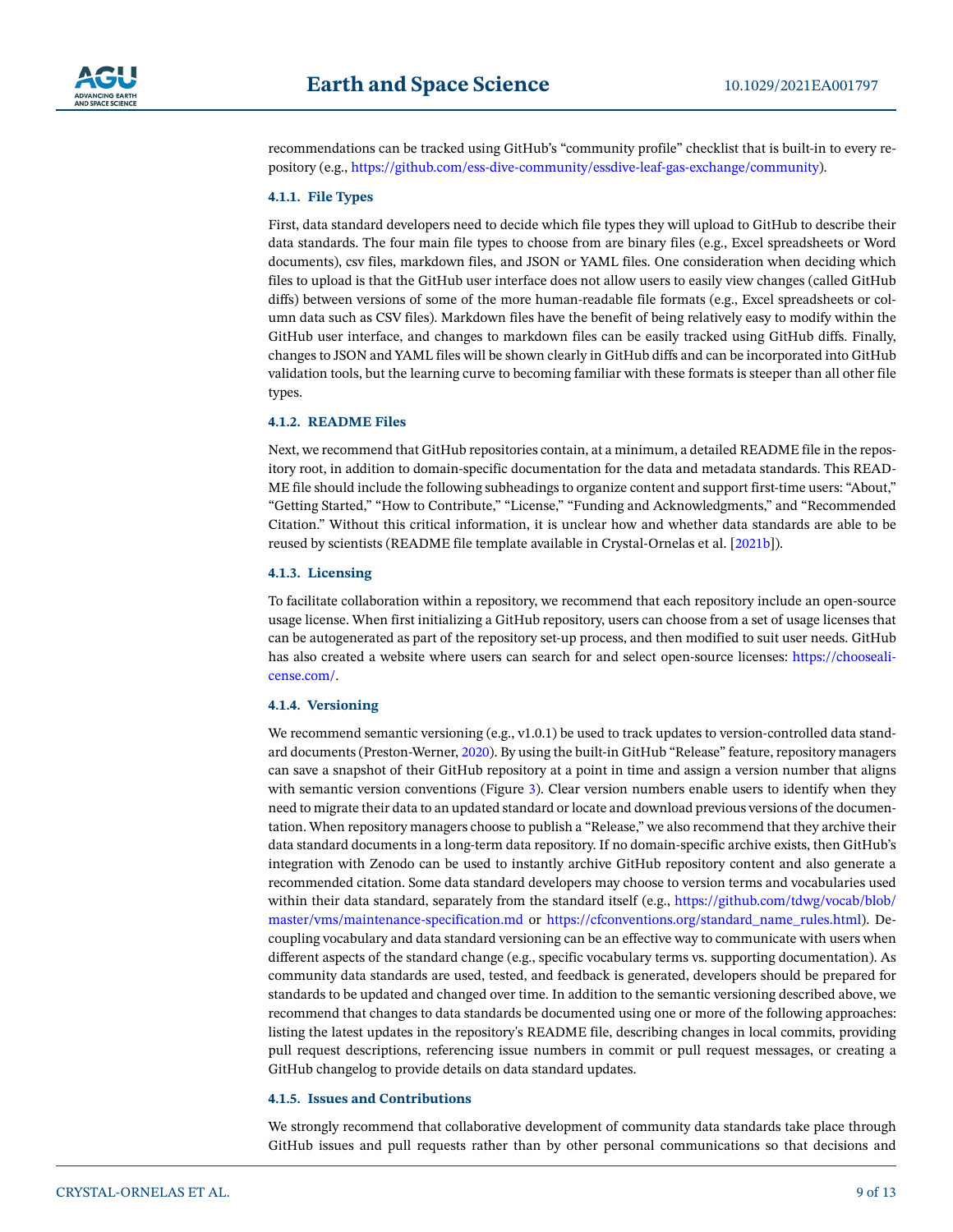

revisions are tracked over time, and publicly documented within a repository. Repository managers can create issue and pull requests templates to help structure user-submitted comments and edits. If data standard developers would like to include detailed contributing guidelines, we suggest creating CONTRIBUTING. md files in the root directory, which will also be indexed by the "community profile" checklist mentioned above, and linked on each issue template ([https://docs.github.com/en/communities/setting-up-your-pro](https://docs.github.com/en/communities/setting%2Dup%2Dyour%2Dproject%2Dfor%2Dhealthy%2Dcontributions/setting%2Dguidelines%2Dfor%2Drepository%2Dcontributors)[ject-for-healthy-contributions/setting-guidelines-for-repository-contributors](https://docs.github.com/en/communities/setting%2Dup%2Dyour%2Dproject%2Dfor%2Dhealthy%2Dcontributions/setting%2Dguidelines%2Dfor%2Drepository%2Dcontributors)). We suggest that issues be categorized using either the set of built-in issue labels provided by GitHub or other labels specified by repository creators.

### **4.1.6. Documentation**

We recommend that all GitHub repositories externally display the documentation on more general public-friendly project websites. In our review, we found that three of the repositories that built websites external to GitHub, did so using platforms that require manually updating content each time documents are updated. This type of long-term management of multiple documents across multiple web platforms is inefficient, error-prone, and unsustainable. Instead, we recommend using one of the many website-building platforms that seamlessly integrate with GitHub to mirror repository content on webpages and retrieve updates to documents automatically (e.g., GitHub Pages, GitBook, and netlify). For data standard developers creating machine-readable standards (e.g., CSV, JSON, or YAML files), many of the website building platforms can display these machine-readable formats in more human-readable tables (e.g., [https://github.](https://github.com/tdwg/camtrap%2Ddp/blob/main/%5Flayouts/tables.html) [com/tdwg/camtrap-dp/blob/main/\\_layouts/tables.html\)](https://github.com/tdwg/camtrap%2Ddp/blob/main/%5Flayouts/tables.html). Website building and updating is just one of the many tasks that can be automated using a feature called "GitHub Actions" [\(https://docs.github.com/en/](https://docs.github.com/en/actions) [actions\)](https://docs.github.com/en/actions). Advanced GitHub users may also consider using automated GitHub Actions to welcome contributors to their projects on GitHub or validate contributions from the user community.

### **4.2. Challenges and Future Directions**

There are three main challenges to using GitHub as the primary platform for collaboration on data and metadata standard documentation. First, by design Git and thus GitHub does not support real-time collaboration on cloud-based files (e.g., google sheets). For the six teams developing data reporting formats with ESS-DIVE, the initial documents were generally drafted in word processing or spreadsheet tools before being uploaded to GitHub. The benefit of this approach is that many contributors, some unfamiliar with Git and GitHub, could directly edit documents and suggest changes. However, it means that the earliest phases of data standard development occurred outside of the VCS platform. One solution is to save the collaborative spreadsheet as a CSV file and when updates are made, upload the CSV to the GitHub repository, tag a new release of the data standard on GitHub, and close the related GitHub issue through a commit message.

A second, albeit relatively minor, limitation is that file types that are commonly used to create data standards (e.g., Excel spreadsheets, Word documents, and even CSV files) are not easy to edit within the GitHub user interface—either because they are proprietary binary formats (Excel/Word) or columnar by nature (CSV). Computer code and markdown files are, in comparison, easy to edit within GitHub and produce human-readable GitHub diffs. However, we note that if computer code or markdown files have hundreds of lines of changes between versions, users may want to view GitHub diffs using the desktop ([https://desktop.](https://desktop.github.com/) [github.com/](https://desktop.github.com/)) rather than the website version of GitHub. Binary files like word documents or spreadsheets must be edited offline, and then updated within a GitHub repository. This may deter contributions from users that want to view and edit documents in one location.

The third and perhaps most important challenge is related to the sometimes steep learning curve that must be overcome for scientists to feel comfortable and/or motivated to engage with content on GitHub (Isomöttönen & Cochez, [2014\)](#page-11-33). Although GitHub and other organizations have developed educational tutorials geared toward first-time users (e.g., <https://lab.github.com/> or Openscapes, [2021](#page-11-34)), VCS platforms in general, and GitHub specifically, remain focused on a programming user base. Thus, despite new user-friendly improvements, the GitHub learning curve can be steep for some non-computational researchers. Features like "GitHub Conversations" and in line commenting are examples where changes to GitHub's user interface can make somewhat complicated tasks (i.e., reviewing pull requests) more approachable. Moreover, creating project websites (i.e., using platforms like GitBook) let users unfamiliar with GitHub interact with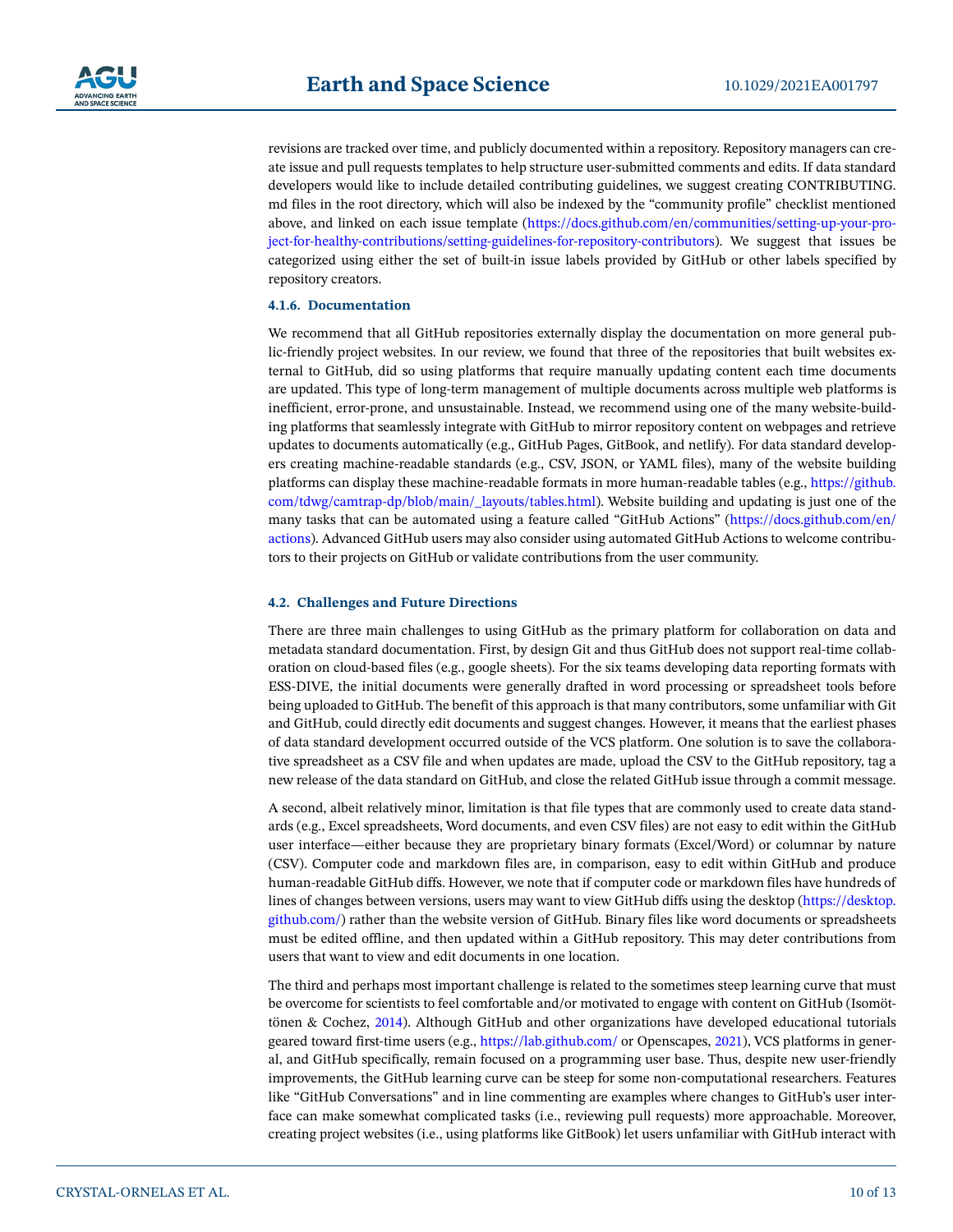documents through more human-readable websites. However, a key feature of version control is change logs that let visitors see how version-controlled content changes over time, and these change logs are not exposed through the GitBook web interface.

Our focus on community engagement in standards development means that our systematic review did not explicitly consider the machine-readability of data and metadata standards documented on GitHub. Although machine-readability is the ultimate target, intermediate human-readable standards may be required to lower the barrier for standards adoption when developing meaningful formats and guidelines for metadata and data. Machine-readable standards are a cornerstone of FAIR data (Wilkinson et al., [2016\)](#page-12-0), and multidisciplinary teams of domain scientists, informaticists, and computer programmers are critical to bridging the gap between human and machine-readable standards. Indeed, there are templates used by some data standard developers to render machine-readable standards into human-readable templates (e.g., [https://github.com/tdwg/camtrap-dp/blob/main/\\_layouts/tables.html](https://github.com/tdwg/camtrap%2Ddp/blob/main/%5Flayouts/tables.html) rendered as [https://tdwg.github.io/](https://tdwg.github.io/camtrap%2Ddp/data/) [camtrap-dp/data/#deployments\)](https://tdwg.github.io/camtrap%2Ddp/data/). As we move toward engaging the broader research community in adopting community-developed data standards, we see GitHub and autogenerated project websites as the platforms for responding to user feedback, posting tutorials for using standards, and versioning our supporting documents in response to the user community.

### **5. Conclusion**

Community-developed data standards and reporting formats are a key step toward making data FAIR. VCS platforms can enable collaboration on documentation during and after the standards development process. However, our systematic review found that GitHub, and more broadly VCS platforms, are generally underused for collaboration on data and metadata standard development (30% of all standards were hosted on GitHub, and only one standard was used BitBucket out of 108 reviewed). Even among the GitHub repositories, many do not use important tools for collaboration such as issue templates, issue labels, licensing information, and hosting content on project websites autogenerated from GitHub content that can enable community discussion and feedback for improving the standards. At ESS-DIVE, we have used GitHub to enhance the development of our community data and metadata reporting formats, using the systematic review described in this paper to guide the structure and content of the ESS-DIVE Community Space on GitHub. The recommendations on VCS structure we outline here can be used by researchers developing data standards or reporting formats looking for greater community involvement in data stewardship.

# **Conflict of Interest**

The authors declare no conflicts of interest relevant to this study.

# **Data Availability Statement**

The code used in this analysis is available at the following GitHub repository [\(https://github.com/](https://github.com/ess%2Ddive%2Dcommunity/essdive%2Dgithub%2Dsystematic%2Dreview) [ess-dive-community/essdive-github-systematic-review](https://github.com/ess%2Ddive%2Dcommunity/essdive%2Dgithub%2Dsystematic%2Dreview)). Data (Crystal-Ornelas et al., [2021a\)](#page-11-29) and example templates (Crystal-Ornelas et al., [2021b](#page-11-32)) associated with the manuscript have been archived in the ESS-DIVE data repository.

### **References**

<span id="page-10-2"></span>Angulo, M. A., & Aktunc, O. (2019). Using GitHub as a teaching tool for programming courses. *Paper presented at the ASEE Gulf-Southwest Section Annual Meeting 2018 Papers*. American Society for Engineering Education. Retrieved from [https://repositories.lib.utexas.edu/](https://repositories.lib.utexas.edu/bitstream/handle/2152/79922/using%2Dgithub%2Das%2Da%2Dteaching%2Dtool%2Dfor%2Dprogramming%2Dcourses.pdf%3Fsequence%3D2) [bitstream/handle/2152/79922/using-github-as-a-teaching-tool-for-programming-courses.pdf?sequence=2](https://repositories.lib.utexas.edu/bitstream/handle/2152/79922/using%2Dgithub%2Das%2Da%2Dteaching%2Dtool%2Dfor%2Dprogramming%2Dcourses.pdf%3Fsequence%3D2)

<span id="page-10-0"></span>Bezuidenhout, L. (2020). Being fair about the design of FAIR data standards. *Digital Government: Research and Practice*, *1*(3), 1–7. [https://](https://doi.org/10.1145/3399632) [doi.org/10.1145/3399632](https://doi.org/10.1145/3399632)

<span id="page-10-1"></span>Bissyandé, T. F., Lo, D., Jiang, L., Réveillère, L., Klein, J., & Traon, Y. L. (2013). Got issues? Who cares about it? A large scale investigation of issue trackers from GitHub. *Paper presented at the 2013 IEEE 24th International Symposium on Software Reliability Engineering (ISSRE)* (pp. 188–197). <https://doi.org/10.1109/ISSRE.2013.6698918>

<span id="page-10-3"></span>Bond-Lamberty, B., Christianson, D. S., Crystal-Ornelas, R., Mathes, K., & Pennington, S. C. (2021). A reporting format for field measurements of soil respiration. *Ecological Informatics*, *62*, 101280. <https://doi.org/10.1016/j.ecoinf.2021.101280>

#### **Acknowledgments** Robert Crystal-Ornelas, Charuleka

Varadharajan, Shreyas Cholia, Valerie Hendrix, Joan Damerow, Madison Burrus, Zarine Kakalia, Emily Robles, Maegen Simmonds, and Deborah A. Agarwal were funded through the ESS-DIVE repository by the U.S. DOE's Office of Science Biological and Environmental Research under contract number DE-AC02-05CH11231. Kim S. Ely and Alistair Rogers were supported through the US Department of Energy contract number DE-SC0012704 to Brookhaven National Laboratory. Reporting format development was supported by ESS-DIVE's Community Funds, through the Office of Biological and Environmental Research in the Department of Energy, Office of Science. The authors thank Dr. Chelle Gentemann, Dr. Peter Desmet, and one anonymous reviewer for their insightful comments on our manuscript.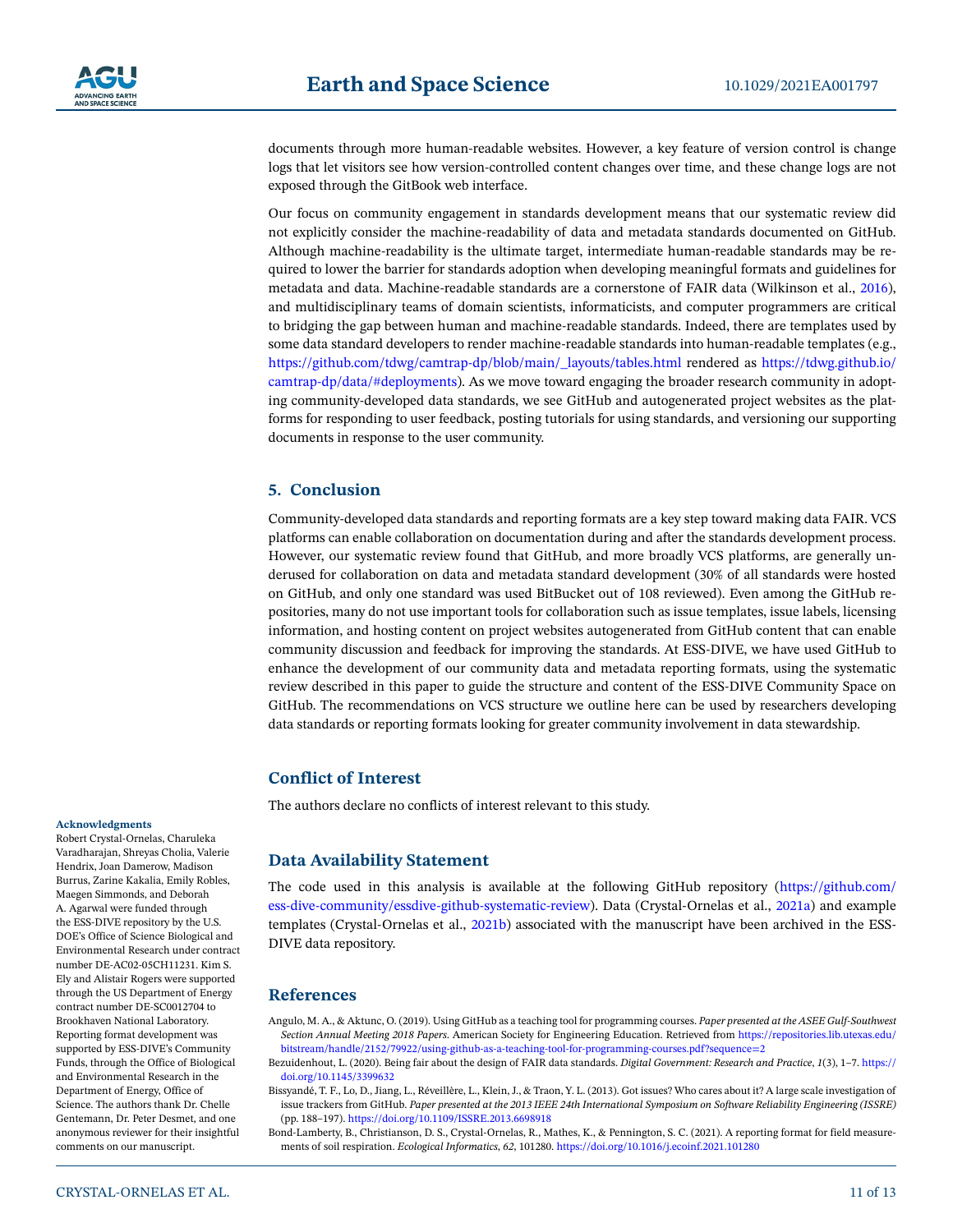- <span id="page-11-20"></span>Buttigieg, P. L., Morrison, N., Smith, B., Mungall, C. J., Lewis, S. E., & ENVO Consortium. (2013). The environment ontology: Contextualising biological and biomedical entities. *Journal of Biomedical Semantics*, *4*(1), 43. [https://doi.org/10.1186/2041-1480-4-43](https://doi.org/10.1186/2041-1480-4%2D43)
- <span id="page-11-29"></span>Crystal-Ornelas, R., Varadharajan, C., Bond-Lamberty, B., Boye, K., Cholia, S., Crow, M., et al. (2021a). Data from: A guide to using Version Control Systems for developing and versioning data standards and reporting formats [Data set]. *Environmental Systems Science Data Infrastructure for a Virtual Ecosystem*.<https://doi.org/10.15485/1780565>
- <span id="page-11-32"></span>Crystal-Ornelas, R., Varadharajan, C., Bond-Lamberty, B., Boye, K., Cholia, S., Crow, M., et al. (2021b). Templates for developing and versioning data standards and reporting formats using Version Control Systems [Data set]. *Environmental Systems Science Data Infrastructure for a Virtual Ecosystem*. <https://doi.org/10.15485/1780564>
- <span id="page-11-23"></span>Damerow, J., Varadharajan, C., Boye, K., Brodie, E. L., Burrus, M., Chadwick, D. K., et al. (2021). Sample identifiers and metadata to support data management and reuse in multidisciplinary ecosystem sciences. *Data Science Journal*, *20*, 1–19. [https://doi.org/10.5334/](https://doi.org/10.5334/dsj%2D2021-011) [dsj-2021-011](https://doi.org/10.5334/dsj%2D2021-011)
- <span id="page-11-27"></span>DataCite Metadata Working Group. (2019). *DataCite metadata schema for the publication and citation of research data (Version 4.3)*. Data-Cite. <https://doi.org/10.14454/f2wp-s162>
- <span id="page-11-7"></span>De Pooter, D., Appeltans, W., Bailly, N., Bristol, S., Deneudt, K., Eliezer, M., et al. (2017). Toward a new data standard for combined marine biological and environmental datasets – Expanding OBIS beyond species occurrences. *Biodiversity Data Journal*, *5*, e10989. [https://doi.](https://doi.org/10.3897/BDJ.5.e10989) [org/10.3897/BDJ.5.e10989](https://doi.org/10.3897/BDJ.5.e10989)
- <span id="page-11-21"></span>DiGiuseppe, N., Pouchard, L. C., & Noy, N. F. (2014). SWEET ontology coverage for earth system sciences. *Earth Science Informatics*, *7*(4), 249–264.<https://doi.org/10.1007/s12145-013-0143-1>
- <span id="page-11-24"></span>Ely, K. S., Rogers, A., Agarwal, D. A., Ainsworth, E. A., Albert, L., Ali, A., et al. (2021). A reporting format for leaf-level gas exchange data and metadata. *Ecological Informatics*, *61*, 101232.<https://doi.org/10.1016/j.ecoinf.2021.101232>
- <span id="page-11-25"></span>Flannery, D., Matthews, B., Griffin, T., Bicarregui, J., Gleaves, M., Lerusse, L., et al. (2009). ICAT: Integrating data infrastructure for facilities based science. *Paper presented at the 2009 Fifth IEEE International Conference on e-Science* (pp. 201–207). [https://doi.](https://doi.org/10.1109/e%2DScience.2009.36) [org/10.1109/e-Science.2009.36](https://doi.org/10.1109/e%2DScience.2009.36)
- <span id="page-11-8"></span>Galdzicki, M., Clancy, K. P., Oberortner, E., Pocock, M., Quinn, J. Y., Rodriguez, C. A., et al. (2014). The Synthetic Biology Open Language (SBOL) provides a community standard for communicating designs in synthetic biology. *Nature Biotechnology*, *32*(6), 545–550. [https://](https://doi.org/10.1038/nbt.2891) [doi.org/10.1038/nbt.2891](https://doi.org/10.1038/nbt.2891)<br>GitHub (2020a) *A*
- <span id="page-11-14"></span>GitHub. (2020a). *About READMEs*. Retrieved from [https://docs.github.com/en/free-pro-team@latest/github/](https://docs.github.com/en/free%2Dpro%2Dteam%40latest/github/creating%2Dcloning%2Dand%2Darchiving%2Drepositories/about%2Dreadmes) [creating-cloning-and-archiving-repositories/about-readmes](https://docs.github.com/en/free%2Dpro%2Dteam%40latest/github/creating%2Dcloning%2Dand%2Darchiving%2Drepositories/about%2Dreadmes)
- <span id="page-11-12"></span>GitHub. (2020b). *Empowering healthy communities*.
- <span id="page-11-3"></span>Hart, E. M., Barmby, P., LeBauer, D., Michonneau, F., Mount, S., Mulrooney, P., et al. (2016). Ten simple rules for digital data storage. *PLOS Computational Biology*, *12*(10), e1005097. <https://doi.org/10.1371/journal.pcbi.1005097>

<span id="page-11-28"></span>ICAT Project. (2020). *ICAT schema (v4.10.0)*. Retrieved from <https://repo.icatproject.org/site/icat/server/4.10.0/schema.html>

- <span id="page-11-2"></span>ISO. (2019). *Date and time format*. (ISO Standard Number 8601-1:2019). Retrieved from [https://www.iso.org/iso-8601-date-and-time-for](https://www.iso.org/iso%2D8601%2Ddate%2Dand%2Dtime%2Dformat.html)[mat.html](https://www.iso.org/iso%2D8601%2Ddate%2Dand%2Dtime%2Dformat.html)
- <span id="page-11-33"></span>Isomöttönen, V., & Cochez, M. (2014). Challenges and confusions in learning version control with git. *Paper presented at the Information and Communication Technologies in Education, Research, and Industrial Applications* (pp. 178–193). Springer International Publishing. [https://doi.org/10.1007/978-3-319-13206-8\\_9](https://doi.org/10.1007/978-3%2D319-13206-8%5F9)
- <span id="page-11-18"></span>Jones, M., O'Brien, M., Mecum, B., Boettiger, C., Schildhauer, M., Maier, M., et al. (2019). *Ecological metadata language (version 2.2.0)*. KNB Data Repository. <https://doi.org/10.5063/F11834T2>
- <span id="page-11-13"></span>Lee, G., Bacon, S., Bush, I., Fortunato, L., Gavaghan, D., Lestang, T., et al. (2021). Barely sufficient practices in scientific computing. *Patterns*, *2*(2), 100206.<https://doi.org/10.1016/j.patter.2021.100206>
- <span id="page-11-9"></span>Mergel, I. (2015). Open collaboration in the public sector: The case of social coding on GitHub. *Government Information Quarterly*, *32*(4), 464–472.<https://doi.org/10.1016/j.giq.2015.09.004>
- <span id="page-11-34"></span>Openscapes. (2021). *Openscapes champions lesson series*. Retrieved from<https://openscapes.github.io/series/index.html>
- <span id="page-11-4"></span>Pasquetto, I. V., Randles, B. M., & Borgman, C. L. (2017). On the reuse of scientific data. *Data Science Journal*, *16*, 8. [https://doi.org/10.5334/](https://doi.org/10.5334/dsj%2D2017-008) [dsj-2017-008](https://doi.org/10.5334/dsj%2D2017-008)
- <span id="page-11-31"></span><span id="page-11-10"></span>Perkel, J. (2016). Democratic databases: Science on GitHub. *Nature*, *538*(7623), 127–128.<https://doi.org/10.1038/538127a> Preston-Werner, T. (2020). *Semantic versioning 2.0.0*. Retrieved from<https://semver.org/>
- <span id="page-11-30"></span>Python Software Foundation. (2020). *Python language reference, version 3.9.1*. Retrieved from<https://www.python.org/>
- <span id="page-11-22"></span>Raskin, R., Pan, M., & Mattmann, C. (2006). Enabling semantic interoperability for earth science data. *Paper presented at the Proceedings of the Second IEEE International Conference on e-Science and Grid Computing*.
- <span id="page-11-5"></span>Read, K., Creamer, A. T., Kafel, D., Vander Hart, R. J., & Martin, E. R. (2013). Building an eScience Thesaurus for Librarians: A collaboration between the National Network of Libraries of Medicine, New England Region and an associate fellow at the National Library of Medicine. *Journal of eScience Librarianship*, *2*(2), 7–67.<https://doi.org/10.7191/jeslib.2013.1049>
- <span id="page-11-0"></span>Roche, D. G., Kruuk, L. E. B., Lanfear, R., & Binning, S. A. (2015). Public data archiving in ecology and evolution: How well are we doing? *PLOS Biology*, *13*(11), e1002295. <https://doi.org/10.1371/journal.pbio.1002295>
- <span id="page-11-1"></span>Sansone, S. A., McQuilton, P., Rocca-Serra, P., Gonzalez-Beltran, A., Izzo, M., Lister, A. L., et al. (2019). FAIRsharing as a community approach to standards, repositories and policies. *Nature Biotechnology*, *37*(4), 358–367.<https://doi.org/10.1038/s41587-019-0080-8>
- <span id="page-11-26"></span>Sansone, S.-A., McQuilton, P., Rocca-Serra, P., Gonzalez-Beltran, A., Izzo, M., Lister, A. L., & Thurston, M. L. (2020). *FAIRsharing.org*. Retrieved from<https://fairsharing.org>
- <span id="page-11-11"></span>Schneider, F. D., Fichtmueller, D., Gossner, M. M., Güntsch, A., Jochum, M., König-Ries, B., et al. (2019). Towards an ecological trait-data standard. *Methods in Ecology and Evolution/British Ecological Society*, *10*(12), 2006–2019. <https://doi.org/10.1111/2041-210X.13288>
- <span id="page-11-16"></span>Sholler, D., Steinmacher, I., Ford, D., Averick, M., Hoye, M., & Wilson, G. (2019). Ten simple rules for helping newcomers become contributors to open projects. *PLOS Computational Biology*, *15*(9), e1007296.<https://doi.org/10.1371/journal.pcbi.1007296>
- <span id="page-11-19"></span>Spellman, P. T., Miller, M., Stewart, J., Troup, C., Sarkans, U., Chervitz, S., et al. (2002). Design and implementation of microarray gene expression markup language (MAGE-ML). *Genome Biology*, *3*(9). [https://doi.org/10.1186/gb-2002-3-9-research0046](https://doi.org/10.1186/gb%2D2002-3%2D9%2Dresearch0046)
- <span id="page-11-15"></span>Stoudt, S., Vásquez, V. N., & Martinez, C. C. (2021). Principles for data analysis workflows. *PLOS Computational Biology*, *17*(3), e1008770. <https://doi.org/10.1371/journal.pcbi.1008770>
- <span id="page-11-17"></span>Tantisuwankul, J., Nugroho, Y. S., Kula, R. G., Hata, H., Rungsawang, A., Leelaprute, P., & Matsumoto, K. (2019). A topological analysis of communication channels for knowledge sharing in contemporary GitHub projects. *Journal of Systems and Software*, *158*, 110416. <https://doi.org/10.1016/j.jss.2019.110416>

<span id="page-11-6"></span>US EPA. (2015). *Data standards*. Retrieved from [https://www.epa.gov/data-standards/learn-about-data-standards](https://www.epa.gov/data%2Dstandards/learn%2Dabout%2Ddata%2Dstandards)